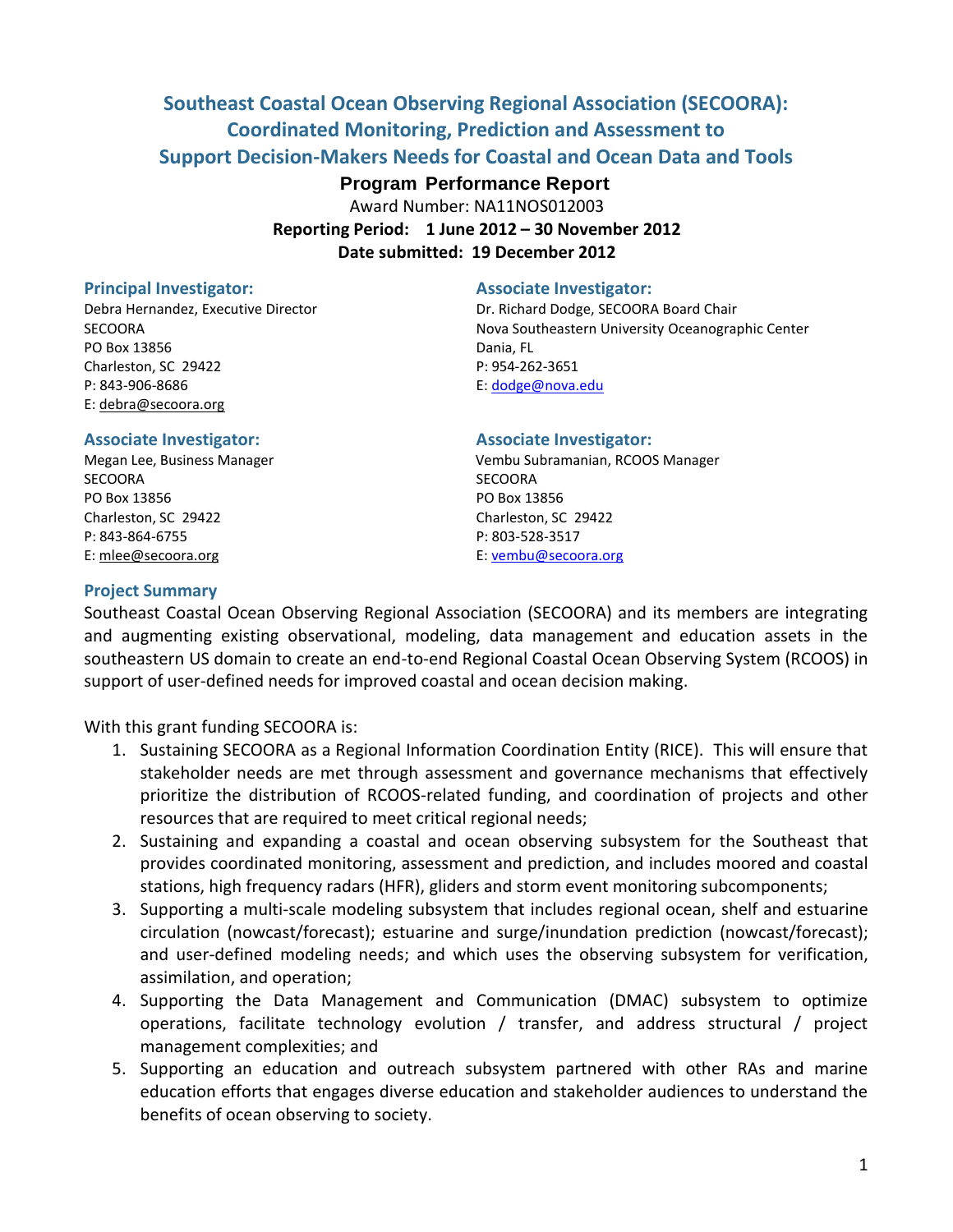#### **Progress and Accomplishments**

For the NOAA Year 1 (FY11) award, SECOORA issued no cost extension to 13 subawards (one - two month, six - six month, and six - 12 month) as they were behind schedule in expending their funds. We received NOAA Year 2 (FY12) award during this reporting period. After the contractual review and account establishment for the Year 2 award, funding for SECOORA sub-awards were disbursed during this reporting period to partner institutions. For consistency and ease to track the progress being made, the goals and objectives numbering remains the same as the "Revised Scope of Work - Year 1 and Year 2" awards submitted on May 6, 2011 and March 5, 2012 respectively. Specific details regarding progress made are detailed in the following sections below.

## **Goal 1: Sustain SECOORA as a Regional Information Coordination Entity (RICE)**

**Milestones:** The following provides milestones update for this goal and additional details are described in the table that follows.

- **A. Provide timely grant reports to NOAA:** Submitted 2012 NOPP annual report and IOOS Semiannual report as required during this reporting period.
- **B. Hold Board Meeting Fall 2012 and Member Meeting 2013:** Fall 2012 Board meeting is scheduled to be held on Dec 5-6, 2012 at Atlanta. Planning for Spring 2013 Member meeting is underway.
- **C. Publish e-newsletters and other outreach material:** Compiled and sent relevant news and distributed the same via e-newsletters. We also posted events based news (hurricane, red tide etc.) and outreach materials on the "Latest News" section of our web site.
- **D. Coordinate with GCOOS on FL activities:** Debra Hernandez attended the GCOOS board meeting held 26-28, 2012 at Corpus Christy, TX. Debra presented a talk on on-going SECOORA's projects and priorities and identified areas of collaboration with GCOOS-RA. Pat Welsh, SECOORA Board presented a talk on the Basic Observation Buoy (BOB), an activity GCOOS-RA is interested in pursuing. Glider operations, BOB and DMAC are being discussed as potential areas of collaborations.
- **E. SECOORA Web site updates focused on data portal expansion, and PI project news:** Ongoing.
- **F. Work with IOOS Association (formerly known as NFRA) and IOOS Program Office to effectively respond to NOAA and other National level requirements:** Debra Hernandez served as one of the leads for IOOS Summit "User Requirements" chapter. SECOORA staff provided input and information as and when required during this reporting period. Activities included participation in IOOS Associations calls and meetings, IOOS RA DMAC meeting planning and attendance, Certification criteria review, quarterly milestone reporting, and QARTOD Dissolved Oxygen manual review.
- **G. Refine and maintain RCOOS Conceptual Operations Plan:** Ongoing.
- **H. Support regional collaboration:** East coast RAs and IOOS joint exhibit booth at Oceans 2012 MTS/IEEE conference, conference calls with IOOS Association and other RAs on relevant ongoing activities, coordination of FL activities with GCOOS, IOOS RA DMAC, Eye on Earth collaboration with NANOOS are examples for this activity.
- **I. Evaluate mechanisms to track operational statistics, product usage, and outcome measures and metrics:** Currently tracking website usage with Google Analytics (GA). We have launched a detailed review of the GA results for the past six months to understand the end users and time spent on sections of the web site to implement improvement to the web site. SECOORA DMAC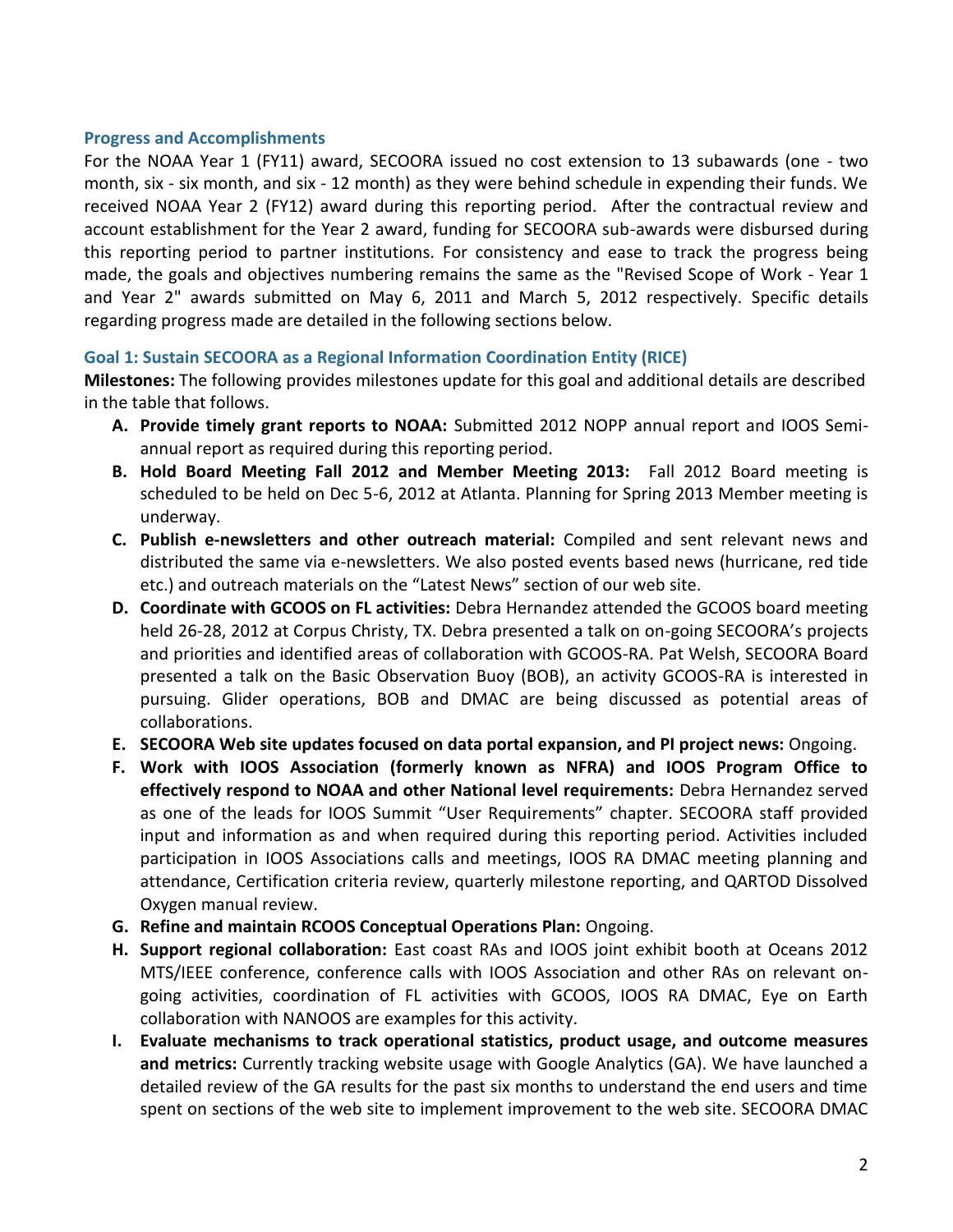technical support personnel also implemented uptime alerts for observation and modeling subsystems.

|           | <b>SECOORA Activities</b>                                       |           | Progress                                                                                                                                  |
|-----------|-----------------------------------------------------------------|-----------|-------------------------------------------------------------------------------------------------------------------------------------------|
| $\bullet$ | Ensure continued and efficient Staff fiscal activities:         |           |                                                                                                                                           |
|           | Governance, Management and .                                    |           | Provided fiscal and overall project management for year 1 and year 2 awards,                                                              |
|           | Operations of the RA.                                           |           | and continued to manage primary partner institutions subawards.                                                                           |
| $\bullet$ | Provide forums, i.e. workshops, .                               |           | Held bi-monthly administration meetings to ensure efficient and effective fiscal                                                          |
|           | that<br>enable<br>meetings,                                     |           | operations.                                                                                                                               |
|           | stakeholder<br>and $\bullet$<br>assessment                      |           | A part time bookkeeper (Chiaki Kight) and business manager (Megan Lee)                                                                    |
|           | engagement.                                                     |           | managed the contracts and financials for these awards.                                                                                    |
| .         | Coordinate with the Governor's .                                |           | SECOORA had its FY12 financial audit during this reporting period. Megan Lee,                                                             |
|           | South Atlantic Alliance (GSAA).                                 |           | Debra Hernandez and Chiaki Kight coordinated the same.                                                                                    |
| l.        | Ensure SECOORA plans and gaps SECOORA Board and PI Coordination |           |                                                                                                                                           |
|           | analysis align with NFRA and .                                  |           | Continued to hold monthly conference calls with RCOOS PIs to ensure in-reach,                                                             |
|           | IOOS office guidance and/or                                     |           | coordination and collaboration within each RCOOS subcomponent and among                                                                   |
|           | requirements.                                                   |           | PIs. Also held DMAC activities coordination calls.                                                                                        |
| $\bullet$ | Refine and maintain RCOOS                                       |           | Held monthly Board conference calls during this reporting period.                                                                         |
|           | Conceptual Operations Plan.                                     | $\bullet$ | Executive Committee continued to meet monthly. The Finance and Audit                                                                      |
| $\bullet$ | Develop<br>materials<br>for<br>RA                               |           | Committee met on 07/18/12 and 10/10/12.                                                                                                   |
|           | Certification.                                                  | $\bullet$ | Held annual Members, Board and PIs meetings in Miami, FL May 7-9, 2012.<br><b>External Coordination Activities:</b>                       |
|           |                                                                 | $\bullet$ | Submitted the year 2 GSAA proposal. Debra Hernandez attended the GSAA                                                                     |
|           |                                                                 |           | Annual meeting on Sept 6 and 7 at Charleston.                                                                                             |
|           |                                                                 | $\bullet$ | Coordinated and held the SECOORA/GSAA Regional Information Management                                                                     |
|           |                                                                 |           | System Meeting in Georgetown, SC on November 8 - 9, 2012.                                                                                 |
|           |                                                                 | $\bullet$ | Executive Director continued to participate on monthly "Partner Arm" calls of                                                             |
|           |                                                                 |           | the GSAA.                                                                                                                                 |
|           |                                                                 | $\bullet$ | Participated in monthly IOOS Association and IOOS conference calls, including                                                             |
|           |                                                                 |           | Executive Director participation on the IOOS Association Executive Committee,                                                             |
|           |                                                                 |           | and attended the IOOS Association/IOOS Annual meeting.                                                                                    |
|           |                                                                 | $\bullet$ | Fifteen SECOORA staff and members participated in the IOOS Summit, including                                                              |
|           |                                                                 |           | submitting whitepapers, participating on the Program Steering Committee,                                                                  |
|           |                                                                 |           | leading IOOS Summit Report chapter development, and attending the meeting.                                                                |
|           |                                                                 |           | Vembu Subramanian presented a poster on SECOORA's Regional Build Out Plan                                                                 |
|           |                                                                 |           | at the TOS/ASLO/AGU Ocean Sciences Meeting in Salt Lake City, Utah on                                                                     |
|           |                                                                 |           | February 20-24, 2012.                                                                                                                     |
|           |                                                                 | $\bullet$ | SECOORA shared an exhibit booth with GCOOS-RA at the Science Festival in St.                                                              |
|           |                                                                 |           | Petersburg on October 27, 2012.                                                                                                           |
|           |                                                                 | $\bullet$ | Vembu Subramanian represented SECOORA at the FIO-USCG Hydrodynamic                                                                        |
|           |                                                                 | $\bullet$ | Modeling in Support of Potential Oil Spills in SE Florida.<br>Vembu Subramanian delivered a talk on SECOORA RCOOS activities and projects |
|           |                                                                 |           | at the Florida Gulf Coast University Department of Marine and Ecological                                                                  |
|           |                                                                 |           | Sciences, Fort Myers on September 28, 2012.                                                                                               |
|           |                                                                 | $\bullet$ | SECOORA shared an exhibit booth with NERACOOS, MARACOOS and US IOOS at                                                                    |
|           |                                                                 |           | the Oceans'12 MTS/IEEE conference (Oct. 14 - 19, 2012) in Virginia Beach, VA                                                              |
|           |                                                                 |           | <b>Efforts to Leverage IOOS Funding:</b>                                                                                                  |
|           |                                                                 | $\bullet$ | Continued partnership with the NERRS CDMO, SCDNR on Biological project and                                                                |
|           |                                                                 |           | USC Long Bay HF Radar particle trajectory activities.                                                                                     |
|           |                                                                 | $\bullet$ | Continued partnership with GSAA, resulted in Year 2 funding to continue our                                                               |
|           |                                                                 |           | development of a Regional Information Management System for the GSAA.                                                                     |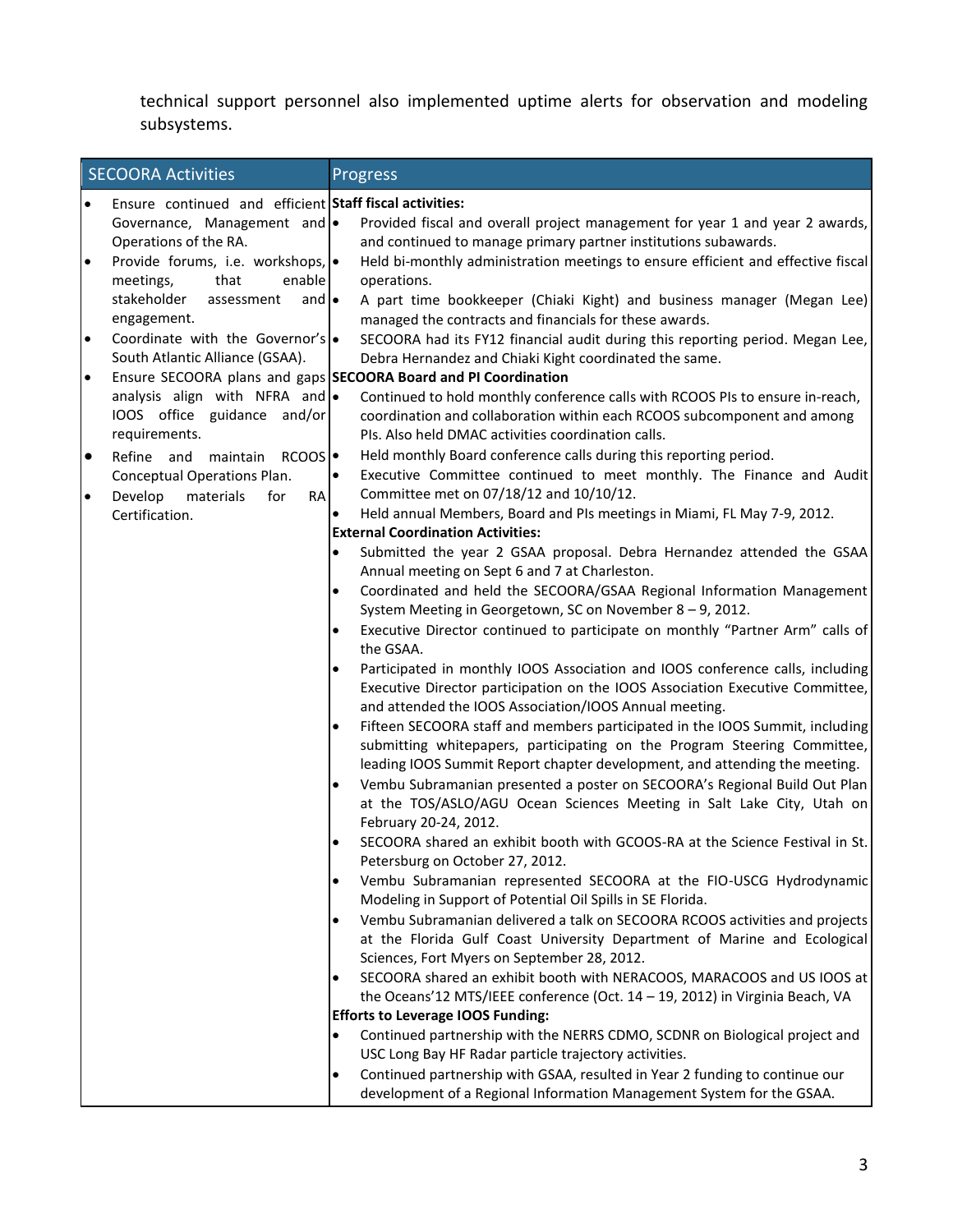## **Goal 2: Sustain an Observing Subsystem for the SE**

**Milestones:** The following provides milestones update for the observing subsystem goal and additional details are described in the table that follows.

- **A. Operate and maintain moored and coastal stations (COMPS, SEAKEYS and Carolina RCOOS):** COMPS and Carolina RCOOS assets are maintained. SEAKEYS is using the funds allocated in year 2 to close down FIO SEAKEYS operations.
- **B. Report moored and coastal stations data to secoora.org and NDBC:** Ongoing
- **C. Operate and Maintain Priority Radars**
	- i. **Hourly surface current maps from the various subregions via individual and SECOORA web sites**: Ongoing.
	- ii. **Estimates of significant wave heights from the HF radar data:** Estimates of significant wave heights from the HF radar data are provided on an experimental basis by WERA HF Radar operators within the region.
	- iii. **Develop/report performance metrics of CODARs and WERAs throughout the SE including accuracy estimates of the surface currents:** HF Radar operators in our region use the National HFR site to report the site performance metrics. The work on accuracy estimates of the surface currents is moving forward.
	- iv. **Provide the radial currents to the National Servers (SIO/Rutgers) for the National HF radar network:** Ongoing.
- **D. Update Asset inventory and provide performance metrics:** Asset inventory work is progress and will be completed and integrated in to web site by the end of this year. We have developed observational and forecast model system alerts which will be expanded to provide metrics. Plans are to work with the IOOS asset inventory and IOOS Parameter Vocabulary on linkages to our asset inventory efforts.

| <b>Institution/Activities</b>                                                           | <b>Progress</b>                                                                                                                                                                                                                                                                                                                                                                                                                                                                                                                                                                                                |  |  |  |
|-----------------------------------------------------------------------------------------|----------------------------------------------------------------------------------------------------------------------------------------------------------------------------------------------------------------------------------------------------------------------------------------------------------------------------------------------------------------------------------------------------------------------------------------------------------------------------------------------------------------------------------------------------------------------------------------------------------------|--|--|--|
| Objective 2.1: Sustain Moored and Coastal Stations                                      |                                                                                                                                                                                                                                                                                                                                                                                                                                                                                                                                                                                                                |  |  |  |
| University of South Florida (Weisberg)<br><b>Support COMPS moorings</b>                 | Support is continued for four surface moorings (C10, C12, C13 and C14) and two<br>sub-surface moorings (C11 and C15) and C21 near shore tower. An additional<br>mooring C20 off of Sarasota that measures waves and meteorological parameters<br>was deployed during this reporting period. C20 will continue to be maintained in<br>future depending upon funding. Data acquired from C10, C12 and C13 are sent to<br>SECOORA and NDBC. C14 mooring is scheduled to be turned around in January<br>2013. Data from C20 and C21 are under evaluation and will be sent to NDBC after<br>the review of the data. |  |  |  |
| University of South Florida (Merz)<br>Support in-shore tidal meteorological<br>stations | Support is continued for seven USF COMPS Coastal Stations. Spares purchase and<br>periodic site maintenance visits were carried out during this reporting period. All<br>coastal stations are reporting data to SECOORA and NDBC and made available via<br>Global Telecommunication System (GTS).                                                                                                                                                                                                                                                                                                              |  |  |  |
| Florida Institute of Oceanography<br>(Virmani)<br>Support SEAKEYS moored network        | Of the 8 SEAKEYS stations, one station is reporting meteorological and<br>oceanographic data; three stations are only reporting meteorological data; one is<br>reporting intermittent meteorological data and the other three stations are no<br>longer operational. SEAKEYS is using the funds allocated in Year 2 to close down FIO<br>SEAKEYS operations.                                                                                                                                                                                                                                                   |  |  |  |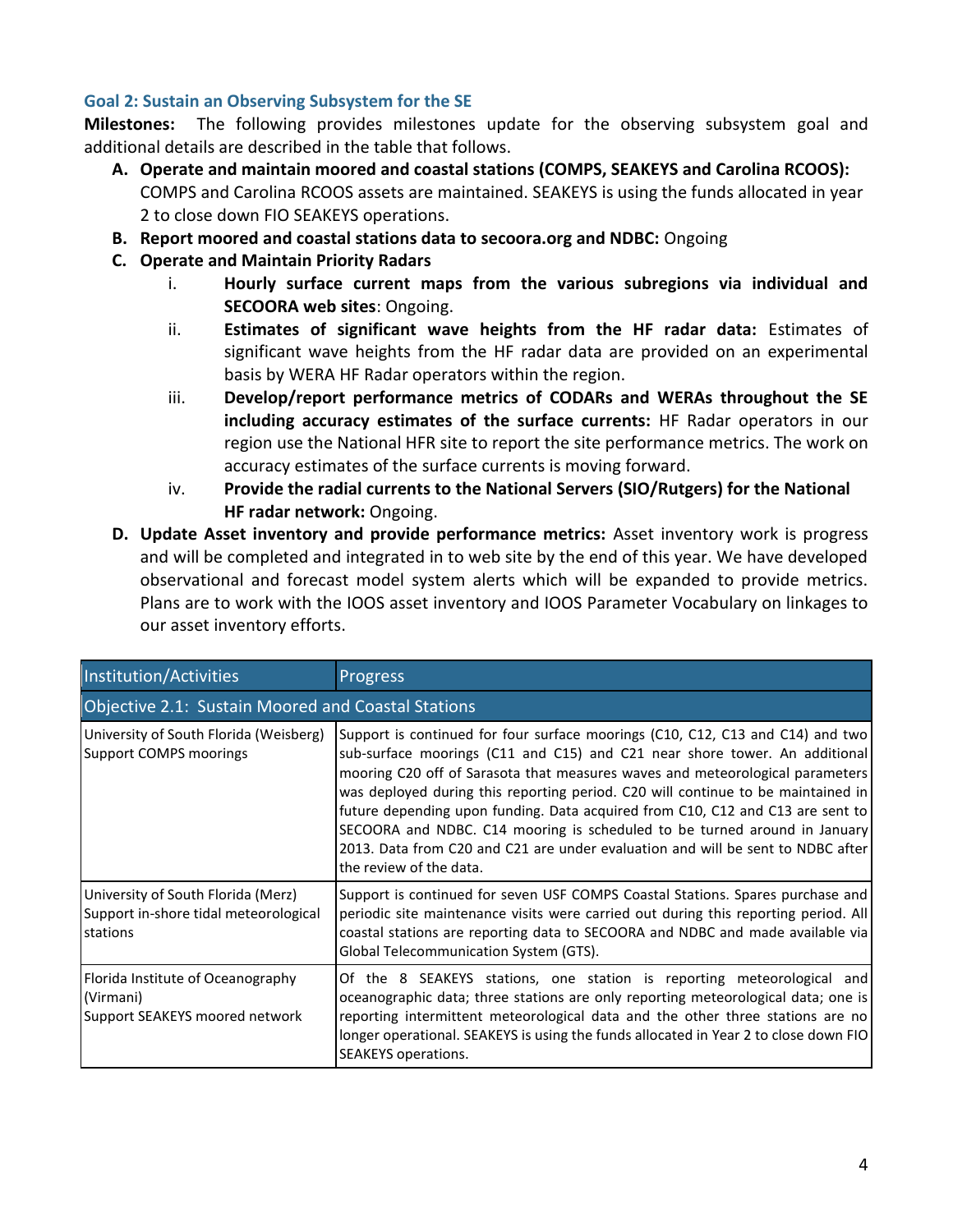| Institution/Activities                                                                                                              | Progress                                                                                                                                                                                                                                                                                                                                                                                                                                                                                                                                                                                                                                                                                                                                                                                                                                                                                                                                                                                                                                                                                                                                                                                                                                                                               |  |  |  |
|-------------------------------------------------------------------------------------------------------------------------------------|----------------------------------------------------------------------------------------------------------------------------------------------------------------------------------------------------------------------------------------------------------------------------------------------------------------------------------------------------------------------------------------------------------------------------------------------------------------------------------------------------------------------------------------------------------------------------------------------------------------------------------------------------------------------------------------------------------------------------------------------------------------------------------------------------------------------------------------------------------------------------------------------------------------------------------------------------------------------------------------------------------------------------------------------------------------------------------------------------------------------------------------------------------------------------------------------------------------------------------------------------------------------------------------|--|--|--|
| Objective 2.1: Sustain Moored and Coastal Stations                                                                                  |                                                                                                                                                                                                                                                                                                                                                                                                                                                                                                                                                                                                                                                                                                                                                                                                                                                                                                                                                                                                                                                                                                                                                                                                                                                                                        |  |  |  |
| University of North Carolina -<br>Wilmington (Leonard) - Support<br>Carolina RCOOS network                                          | University of North Carolina Wilmington (UNCW) continued to operate and<br>maintains 6 oceanographic buoys and 2 wave buoys in Onslow and Long Bay and<br>one pier station in Brunswick County, NC. All data collected are provided to<br>SECOORA and NDBC and made available via Global Telecommunication System<br>(GTS).                                                                                                                                                                                                                                                                                                                                                                                                                                                                                                                                                                                                                                                                                                                                                                                                                                                                                                                                                            |  |  |  |
|                                                                                                                                     | Objective 2.2: Maintain High Frequency Radar Operations                                                                                                                                                                                                                                                                                                                                                                                                                                                                                                                                                                                                                                                                                                                                                                                                                                                                                                                                                                                                                                                                                                                                                                                                                                |  |  |  |
| University of South FL (Weisberg)<br>Support three CODAR and two WERA<br>radar arrays on the West Florida Shelf                     | The College of Marine Science (CMS), University of South Florida (USF) continues to<br>operate five HF-radar systems on the West Florida Shelf (WFS) and deliver data to<br>SECOORA and National HF Radar network. Performance evaluation is underway<br>between CODAR/WERA/Offshore buoy measured velocity data with report in<br>preparation. Preliminary results show that WERA has at least about the same<br>accuracy as the CODAR in measuring the surface currents. Preliminary comparison<br>of WERA and wave model derived significant wave heights was performed for a<br>period of two months, and more detailed comparison is in progress. The<br>performance metrics of the CODAR systems indicate operation for 97.5%, 99.3%<br>and 98.9%, % of the current period for the Reddington Shore, Venice and Naples,<br>respectively. The performance metrics of the WERA systems indicate operation for<br>93.7% and 94.4% for the period from June - November 2012 for the Fort DeSoto<br>and Venice, respectively. USF CMS hosted the NOAA/IOOS HF Radar ROWG#6<br>meeting in St. Petersburg from November 13-15, 2012. In Year 2, USF identified<br>four CODAR priority sites that include three CODAR sites currently in operation and<br>one to be added in the future. |  |  |  |
| Skidaway Institute of Oceanography<br>(SkIO) (Savidge)<br>Support two WERA radar arrays on St.<br>Catherine's and Jekyll Island, GA | Skidaway Institute of Oceanography (SkIO) continued to operate two WERA HF-<br>radars on St. Catherine's Island and Jekyll Island GA for this reporting period. The<br>data are being continuously provided to SECOORA and the US National HFR<br>Network archive in near-real time. Estimates of wave and wind parameters are also<br>made, as experimental products. The performance metrics of the system indicate<br>operation for 86.3% and 91.8% of t for the period from June - November 2012 for<br>the St.Catherine's, GA and Jekyll Island, GA stations, respectively.                                                                                                                                                                                                                                                                                                                                                                                                                                                                                                                                                                                                                                                                                                       |  |  |  |
| University of Miami (Shay)<br>Support three WERA radar arrays at<br>Crandon, Virginia Key and Dania Beach                           | The University of Miami operates WERA HF-radar installations on Key Biscayne,<br>Virginia Key and Dania Beach. These radars are estimating significant wave heights<br>for the National Weather Service marine forecast models and provide mean radials<br>at hourly intervals to SECOORA and the US National HF Radar network archive. The<br>principal investigator is currently working with Broad Key Florida personnel on site<br>identification and associated logistics to deploy an eight element WERA HF-radar<br>system. The performance metrics of the system indicate operation for 86.5%, 79%<br>and 80.5% for the period from June $-$ November 2012 for the Key Biscayne,<br>Virginia Key and Dania Beach, respectively.                                                                                                                                                                                                                                                                                                                                                                                                                                                                                                                                                |  |  |  |
| University of NC - Chapel Hill (Seim)<br>Support two CODAR radar arrays on<br>the Outer Banks of NC                                 | The University of North Carolina Chapel Hill operates two CODAR-radar<br>installations on the Outer Banks of North Carolina. System performance and data<br>delivery from the sites have been excellent for this reporting period. The systems<br>were fully operational for the duration of Hurricane Sandy, with only a two day<br>communication outage for the Buxton Radar which relied on generator power.<br>Hourly data from the systems are delivered to SECOORA and US National HF Radar<br>network archive. The performance metrics of the system indicate operation for<br>93.4% and 99.9% for the period from June - November 2012 for the Duck, NC and<br>Cape Hatteras, NC stations, respectively.                                                                                                                                                                                                                                                                                                                                                                                                                                                                                                                                                                       |  |  |  |
| Re-install, operate and maintain one                                                                                                | University of South Carolina (Voulgaris) The University of South Carolina is currently operating two WERA HF radar stations<br>on Georgetown, SC (south part of Long Bay - relocated from Pritchards Island, SC)                                                                                                                                                                                                                                                                                                                                                                                                                                                                                                                                                                                                                                                                                                                                                                                                                                                                                                                                                                                                                                                                       |  |  |  |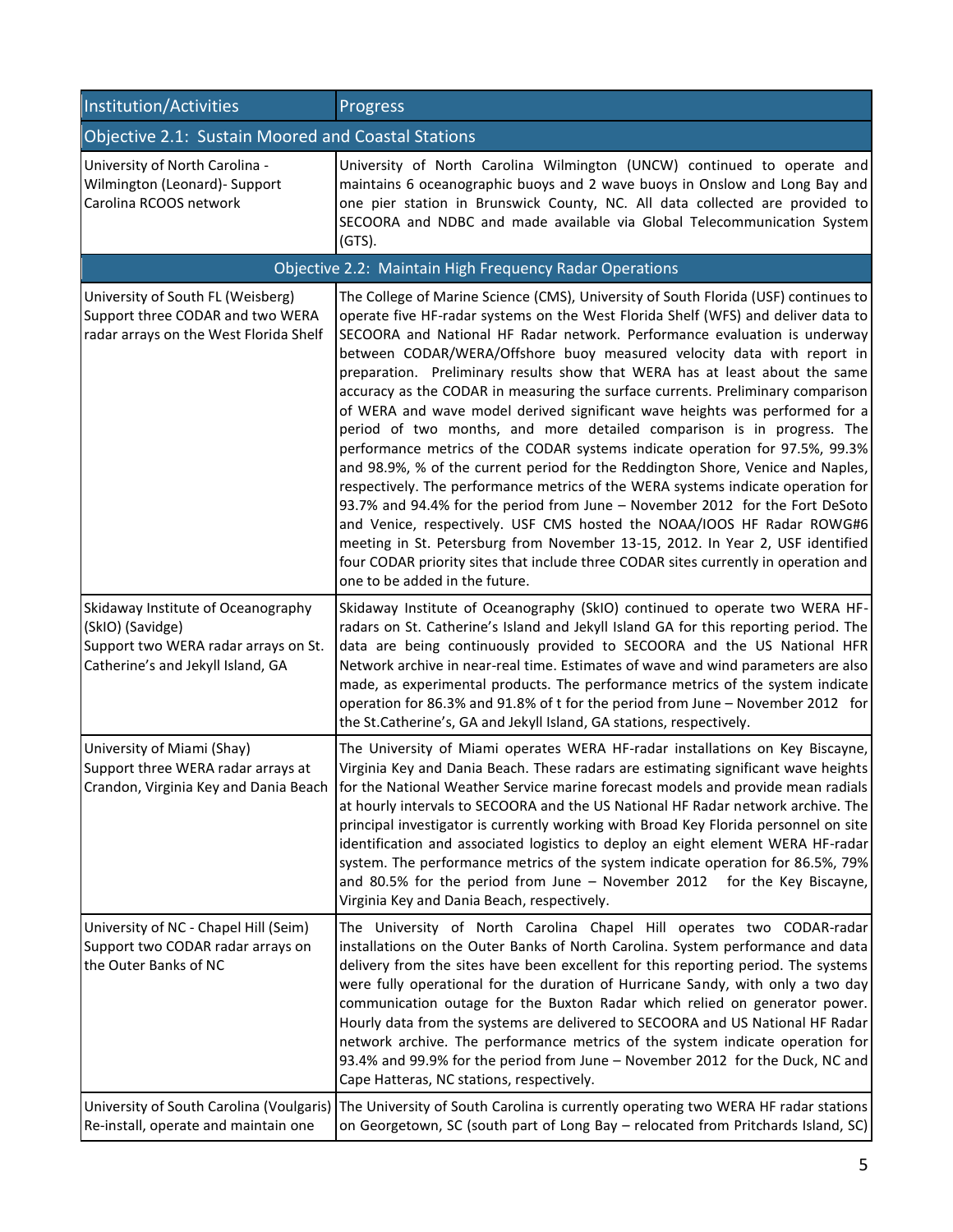| Institution/Activities                                                                                            | <b>Progress</b>                                                                                                                                                                                                                                                                                                                                                                                                                                                                                                                                                                                                                                                                                                                                                                                                                                                                                                                                                                   |  |  |  |  |
|-------------------------------------------------------------------------------------------------------------------|-----------------------------------------------------------------------------------------------------------------------------------------------------------------------------------------------------------------------------------------------------------------------------------------------------------------------------------------------------------------------------------------------------------------------------------------------------------------------------------------------------------------------------------------------------------------------------------------------------------------------------------------------------------------------------------------------------------------------------------------------------------------------------------------------------------------------------------------------------------------------------------------------------------------------------------------------------------------------------------|--|--|--|--|
| Objective 2.1: Sustain Moored and Coastal Stations                                                                |                                                                                                                                                                                                                                                                                                                                                                                                                                                                                                                                                                                                                                                                                                                                                                                                                                                                                                                                                                                   |  |  |  |  |
| <b>HFR in SC (potentially Long Bay) (Year</b><br>1) and operate and maintain two<br>priority WERA sites in Year 2 | and Fort Caswell, NC. The Fort Caswell station was established with funding from<br>NSF project. In Year 2, the Fort Caswell, NC HF radar site was identified as one of<br>the priority radars. USC will maintain these two stations with the funding from<br>SECOORA. USC focused its efforts during most of this reporting period on<br>maintaining and fine tuning the two systems for their continuous, reliable<br>operation. Since June 2012, both stations have been in operation continuously and<br>provide half-hourly surface current maps via the PI's and the SECOORA web sites<br>and estimates of significant waves heights on an experimental basis. The<br>performance metrics of the system indicate operation for 96.1% and 95.1% for the<br>period from June - November 2012 for the Fort Caswell, NC and Georgetown, SC<br>stations, respectively. The data from each station are provided in near real-time to<br>SECOORA and US National HF Radar network. |  |  |  |  |

## **Goal 3: Support a Multi-Scale Multi-Resolution Modeling Subsystem**

**Milestones:** The following provides a milestones update for the modeling subsystem goal and additional details are described under each institution's PIs activities.

- **A. Support and enhance SABGOM model**
- **B. Provide real-time forecasting of inundation and storm surge**
	- i. Begin forecasting in Domain 1 (East Coast Florida ECF) and 2 (SouthWest Florida SWF)
	- ii. Establish Necessary Data Standards with DMAC
- **C. Develop data products derived from satellite and in situ observations for fisheries stock assessment**
- **D. Provide decision support tool for beach/shellfish WQ advisories**
	- i. Develop Geographic Information Systems-based modules to extract and visualize radar derived rainfall data and modeled currents and salinity estimates over user specified boundaries (e.g. watershed boundaries)

| Institution/Activities               | <b>Progress</b>                                                                                                                                         |
|--------------------------------------|---------------------------------------------------------------------------------------------------------------------------------------------------------|
| North Carolina State University (He) | The North Carolina State University-enhanced South Atlantic Bight Gulf of                                                                               |
| Support and enhance SABGOM model     | Mexico (SABGOM) model is being run on 24/7-basis, providing 3-D regional<br>ocean predictions. The model output (temperature, salinity and currents) is |
|                                      | made available via SECOORA web site. Data Assimilation (DA) scheme is<br>currently being tested. The DA scheme, once fully implemented, will be able    |
|                                      | to assimilate observations including satellite sea surface temperature, sea                                                                             |
|                                      | surface height, HF Radar surface currents, and glider observed hydrography<br>to improve SECOORA regional ocean circulation predictions. The NCSU       |
|                                      | SABGOM modeling team is currently working with SECOORA data                                                                                             |
|                                      | management team to standardize model output and data products via the<br>establishment of THREDDS server and SECOORA interactive map display.           |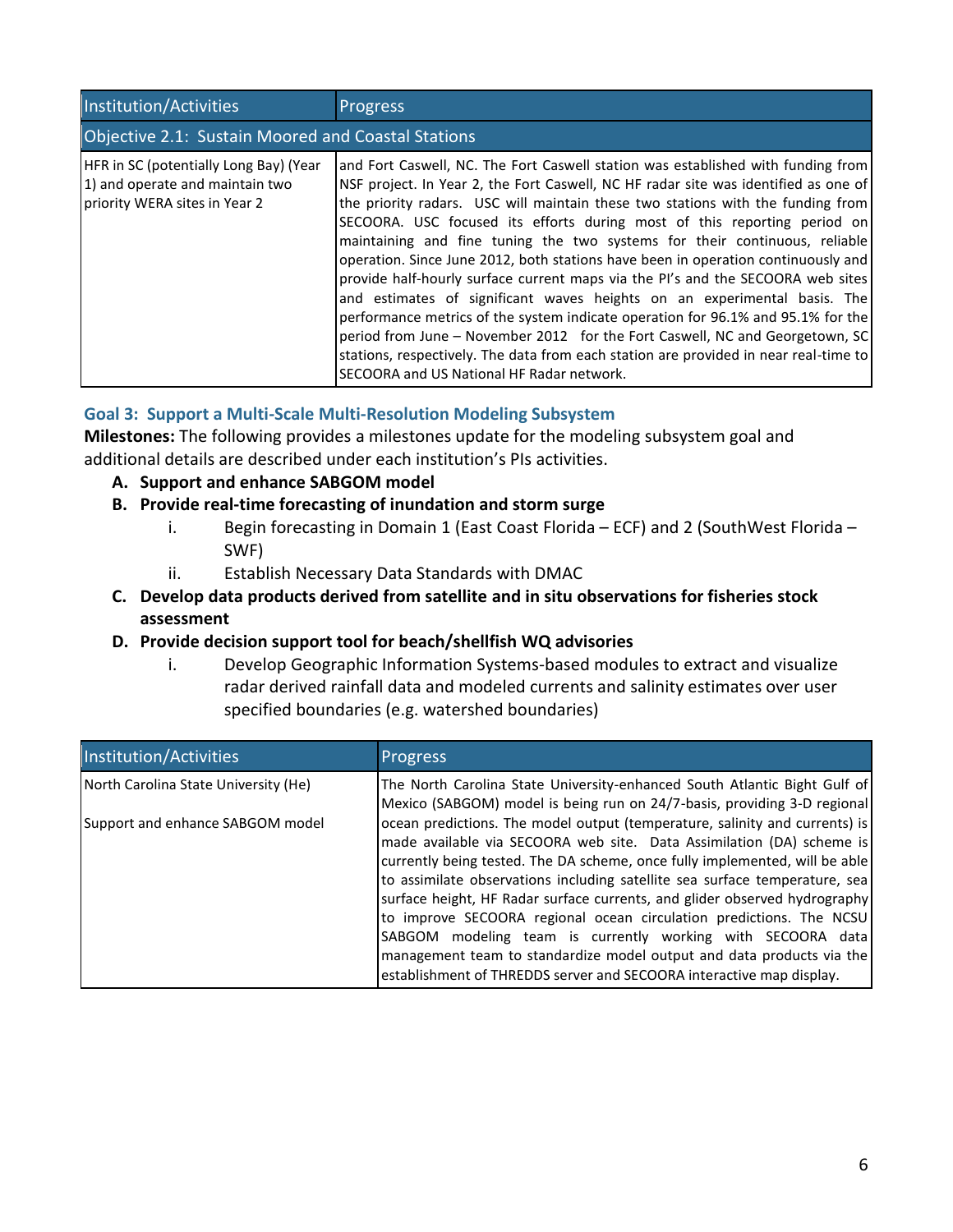| Institution/Activities                                                                                                                        | Progress                                                                                                                                                                                                                                                                                                                                                                                                                                                                                                                                                                                                                                                                                                                                                                                                                                                                                                                                                                                                                                                                     |
|-----------------------------------------------------------------------------------------------------------------------------------------------|------------------------------------------------------------------------------------------------------------------------------------------------------------------------------------------------------------------------------------------------------------------------------------------------------------------------------------------------------------------------------------------------------------------------------------------------------------------------------------------------------------------------------------------------------------------------------------------------------------------------------------------------------------------------------------------------------------------------------------------------------------------------------------------------------------------------------------------------------------------------------------------------------------------------------------------------------------------------------------------------------------------------------------------------------------------------------|
| University of Florida (Sheng) and North<br>Carolina State University (Xie)<br>Provide real-time forecasting of inundation<br>and storm surge. | University of Florida's CH3D ECF and SWF domain models are now running in<br>Nowcast/Forecast (3 days forecast) mode. Northern Gulf of Mexico (NGOM)<br>and SouthEast Florida (SEF) model domains setup is underway. Model<br>domains are being updated with latest available bathymetry and topography<br>data (LIDAR). North Carolina State University Coastal Marine Environment<br>Prediction System (CMEPS) has completed storm surge inundation forecast<br>system for Florida SE domain, Georgia South Carolina domain (GASC) and<br>South Carolina North Carolina domain (SCNC).UF and NCSU are working with<br>SECOORA DMAC to establish necessary data standards to make the model<br>data available via THREDDS server.                                                                                                                                                                                                                                                                                                                                           |
| ROFFS (Roffer), University of Miami CIMAS<br>(Muhling), and SAFMC (Pugliese)<br>Develop data products derived from satellite                  | The project team acquired fisheries data from South Carolina Department of<br>Natural Resources (SCDNR) Marine Resources Monitoring, Assessment, &<br>Prediction (MARMAP) program. After receiving and reviewing the data,<br>efforts were focused on four ecologically and economically important                                                                                                                                                                                                                                                                                                                                                                                                                                                                                                                                                                                                                                                                                                                                                                           |
| and in situ observations for fisheries stock<br>assessment.                                                                                   | species: grey triggerfish (Balistes capriscus), black seabass (Centropristis<br>striata), red porgy (Pagrus pagrus), and vermillion snapper (Rhomboplites<br>aurorubens) over the 1990-2008 period. These were derived from the<br>MARMAP fishery independent research cruises instead of the SEAMAP<br>cruises. Working habitat models for these species were derived based on<br>location, depth, water temperature and salinity using neural networks<br>classification modeling. The models were evaluated using the catch during<br>the June - August, 2008 fish trap sampling season as shown in Figure 1. This<br>marks significant progress for the project as it demonstrates that the derived<br>habitat model provides realistic results in that the fish were mostly caught in<br>the high probability of occurrence areas.                                                                                                                                                                                                                                      |
| University of South Carolina (Porter)<br>Provide a decision support tool for<br>beach/shellfish water quality advisories.                     | University of South Carolina and University of Maryland continued to<br>support the enhancement of the pre-emptive decision support tool for<br>issuance of beach swimming advisories by South Carolina Department of<br>Health and Environmental Control (SCDHEC). The CART and Linear<br>Regression Models were enhanced and the automated system runs once a<br>day at 6:00am or upon user request and consists of two main parts: 1) Data<br>retrieval - The prediction system uses observational data from the SECOORA<br>near real-time database, NEXRAD precipitation data downloaded and<br>processed from the Southeast River Forecast Center and NOS Tide Data<br>downloaded and processed from the NOS website, and; 2) Product output -<br>An email of the test results and map output is made available to SCDHEC<br>users via SECOORA web site. The web and Mobile Phone application design<br>and development have been completed. The applications are under<br>evaluation and will be integrated into SECOORA web site during the next<br>reporting period. |

## **Goal 4: Enhance the DMAC Subsystem**

**Milestones:** Updates on activities are described in "progress" column of the following table. Note that USF portion of the DMAC funding was cut in year 2.

| Institution                                                         |         |      |           |  |             | <b>Progress</b>                                                                                                                                                                    |
|---------------------------------------------------------------------|---------|------|-----------|--|-------------|------------------------------------------------------------------------------------------------------------------------------------------------------------------------------------|
| University of SC (Porter), University of NC -<br>Chapel Hill (Seim) |         |      |           |  |             | Support and service for data providers and RCOOS PIs are continued. We are<br>actively recruiting new data providers and will get the same integrated into<br>SECOORA data portal. |
| і е                                                                 | Service | data | providers |  | and RCOOSI. | The SECOORA DMAC has established THREDDS and ERRDAP servers to                                                                                                                     |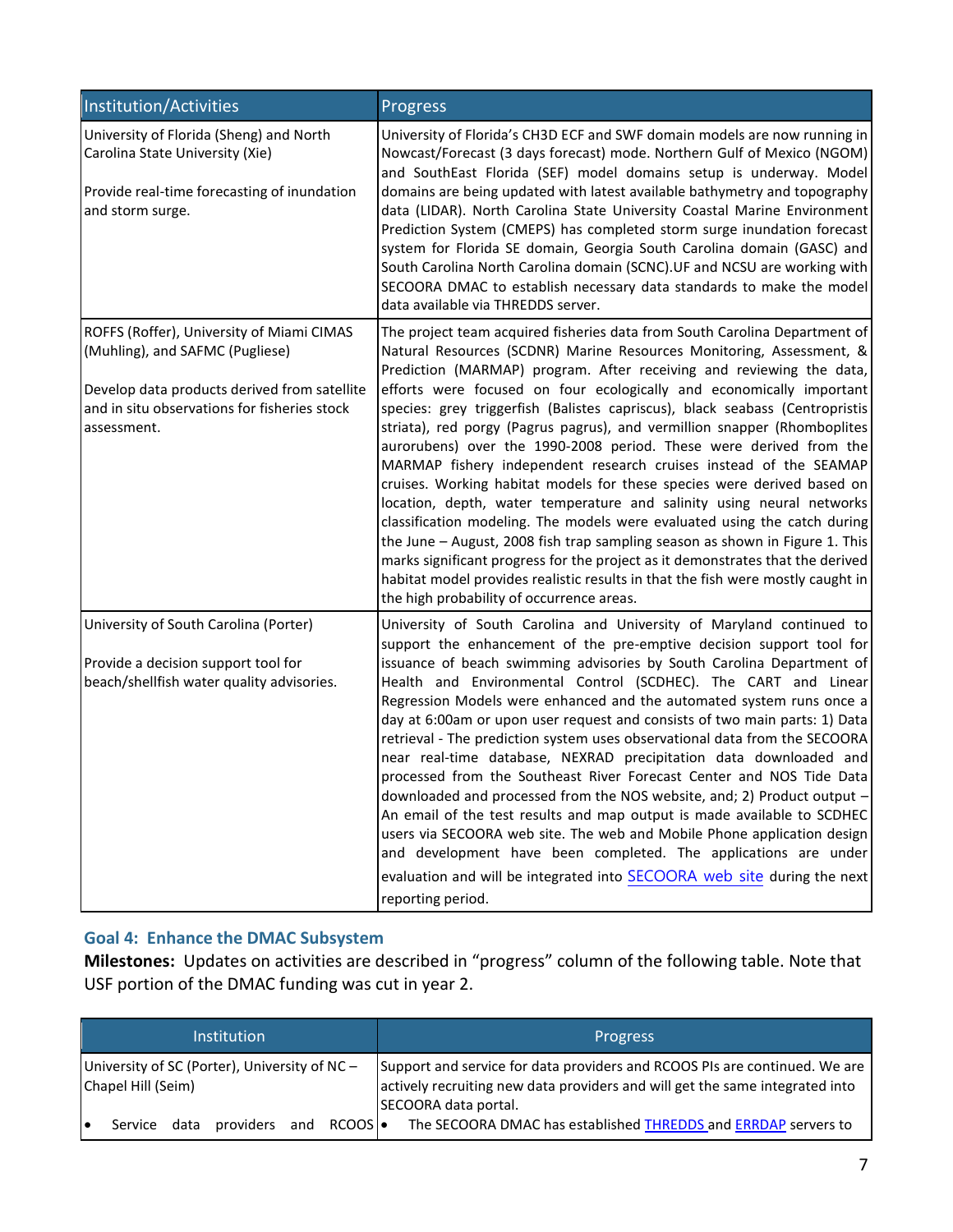|                                                  | Institution                                                                                                                                                                                                                                                                                                                      |           | Progress                                                                                                                                                                                                                                                                                                                                                                                                                                                                                                                                                                                                                                                                                                                                                                                                                                                                                                                                                                                                                                                                                                                                                                                                                                                                                          |
|--------------------------------------------------|----------------------------------------------------------------------------------------------------------------------------------------------------------------------------------------------------------------------------------------------------------------------------------------------------------------------------------|-----------|---------------------------------------------------------------------------------------------------------------------------------------------------------------------------------------------------------------------------------------------------------------------------------------------------------------------------------------------------------------------------------------------------------------------------------------------------------------------------------------------------------------------------------------------------------------------------------------------------------------------------------------------------------------------------------------------------------------------------------------------------------------------------------------------------------------------------------------------------------------------------------------------------------------------------------------------------------------------------------------------------------------------------------------------------------------------------------------------------------------------------------------------------------------------------------------------------------------------------------------------------------------------------------------------------|
| $\bullet$<br>$\bullet$<br>$\bullet$<br>$\bullet$ | subsytem PIs<br>Assess SOS response formats<br>Integrate SECOORA asset inventory into<br>the SECOORA webpage<br>Review QARTOD activities<br>Work with IOOS Program office and<br>GCOOS-RA<br>pilot<br>on a<br>project<br>to<br>implement<br><b>IOOS</b><br><b>DMAC</b><br>Biological<br><b>Observations Standards in SECOORA</b> |           | enhance data dissemination. SECOORA DMAC conducted conference<br>calls with the SECOORA subsystem PIs and modelers within the SE<br>region to demonstrate the established server capabilities. The<br>Observations (in-situ, HF Radar and Satellite) and model data<br>(circulation, atmospheric, and storm surge run by SECOORA region<br>modelers) will be made available via the interactive map display web<br>site. SECOORA DMAC has also enhanced its data and interactive maps<br>portal. The enhancements include hurricane track display, glider mission<br>tracks display and incorporating SECOORA PIs suggestions/ideas and<br>needs.                                                                                                                                                                                                                                                                                                                                                                                                                                                                                                                                                                                                                                                 |
|                                                  |                                                                                                                                                                                                                                                                                                                                  | ٠         | SECOORA DMAC is working with IOOS RA DMAC on Sensor Observation<br>Service (SOS) reference implementation. The IOOS SOS service 52 North<br>Schema was reviewed for possible use for SECOORA data delivery. After<br>review, it was decided to continue adapting OOSTethys Sensor<br>Observation Service. The SOS service validate and comparison wiki<br>documentation url is:<br>http://code.google.com/p/ioostech/wiki/SOSTesting. SECOORA also<br>participated in the annual IOOS RA DMAC planning meeting and led the<br>session on defining roles and responsibilities of RA DMAC within Federal                                                                                                                                                                                                                                                                                                                                                                                                                                                                                                                                                                                                                                                                                            |
|                                                  |                                                                                                                                                                                                                                                                                                                                  | $\bullet$ | backbone at the meeting held in September 2012.<br>SECOORA DMAC together with NERRS CDMO participated in drafting the<br>Manual for Real-Time Quality Control of Dissolved Oxygen. Work also<br>involved soliciting comments from the membership, compiling and<br>submitting input to IOOS program office and NDBC.                                                                                                                                                                                                                                                                                                                                                                                                                                                                                                                                                                                                                                                                                                                                                                                                                                                                                                                                                                              |
|                                                  |                                                                                                                                                                                                                                                                                                                                  | $\bullet$ | NWS Marine Weather Portal product was integrated into <b>SECOORA</b> web<br>site during this reporting period.                                                                                                                                                                                                                                                                                                                                                                                                                                                                                                                                                                                                                                                                                                                                                                                                                                                                                                                                                                                                                                                                                                                                                                                    |
|                                                  |                                                                                                                                                                                                                                                                                                                                  | $\bullet$ | Eye on Earth: The U.S. Integrated Ocean Observing System (IOOS®) web<br>map application combines the latest water temperature, salinity, and<br>water levels from the U.S. IOOS Northwest Association of Networked<br>Ocean Observing System (NANOOS) and the Southeast Coastal Ocean<br>Observing System (SECOORA) Regional Associations. The web map is the<br>outcome of collaboration between the EEA, U.S. IOOS, NANOOS and<br>SECOORA, and ESRI to integrate U.S. IOOS data and the Eye on Earth                                                                                                                                                                                                                                                                                                                                                                                                                                                                                                                                                                                                                                                                                                                                                                                            |
|                                                  |                                                                                                                                                                                                                                                                                                                                  |           | Network.<br>US IOOS Program Office, SECOORA and GCOOS-RA organized and hosted<br>the first workshop of the IOOS Biological Observations Data project June<br>25 - 26, 2012 at Florida Fish and Wildlife Commission/Fish and Wildlife<br>Research Institute (FWC/FWRI) in St. Petersburg, FL. Attendees included<br>subject matter experts, data managers, data providers and customers<br>from NOAA National Coastal Data Development Center (NCDDC),<br>FWC/FWRI, University of South Florida College of Marine Science, Duke<br>University Nicholas School of the Environment, USGS Ocean<br>Biogeographic Information System USA, South Carolina Department of<br>Natural Resources (SCDNR), NOAA Southeast Fisheries Science Center<br>(SEFSC) Galveston Lab and South Atlantic Fishery Management Council<br>(SAFMC).<br>Data providers (SCDNR Marine Resources Monitoring,<br>Assessment and Prediction (MARMAP) and SEFSC Galveston Lab<br>Comparative Analysis of Gulf Estuarine EcoSystems (CAGES)) and data<br>users (USF, FWC/FWRI and SECOORA) presented their requirements at<br>the workshop. Participants reviewed the project goals/objectives and<br>developed an implementation plan to move forward. SECOORA is<br>working with SCDNR and OBIS USA to deliver MARMAP fisheries |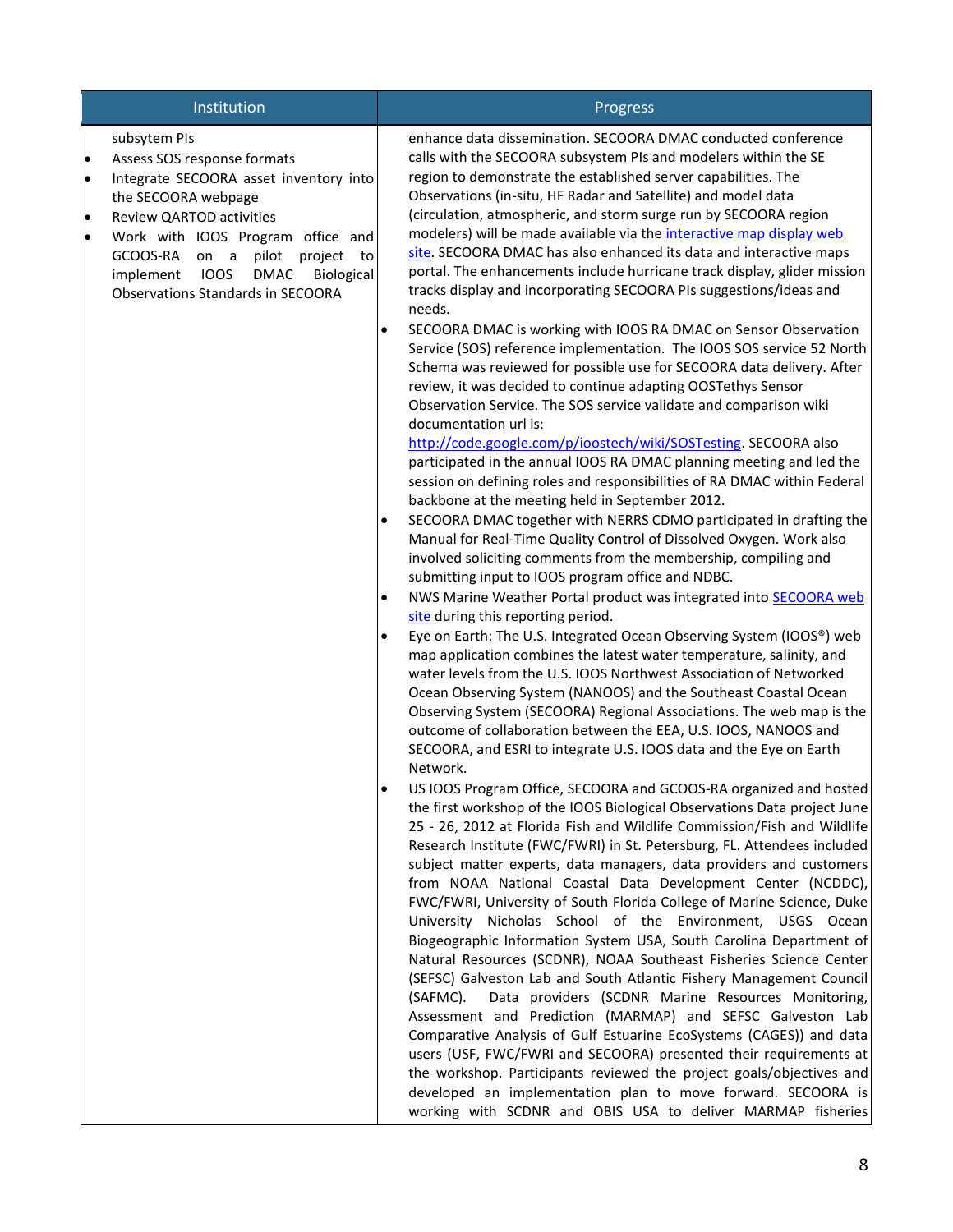| Institution | Progress                                                                                                                                                                                                                                                                                                                                                                                                                                                                                                                                                                                                                                                                                                                                                                                                                                                                                                                                                                                                                                                                                                                                                                                                                                                                                                                                                                                                                                                                                                                                                                            |
|-------------|-------------------------------------------------------------------------------------------------------------------------------------------------------------------------------------------------------------------------------------------------------------------------------------------------------------------------------------------------------------------------------------------------------------------------------------------------------------------------------------------------------------------------------------------------------------------------------------------------------------------------------------------------------------------------------------------------------------------------------------------------------------------------------------------------------------------------------------------------------------------------------------------------------------------------------------------------------------------------------------------------------------------------------------------------------------------------------------------------------------------------------------------------------------------------------------------------------------------------------------------------------------------------------------------------------------------------------------------------------------------------------------------------------------------------------------------------------------------------------------------------------------------------------------------------------------------------------------|
|             | independent data via ERRDAP server.<br>SECOORA DMAC participated in a NOAA Coastal Service Center<br>$\bullet$<br>sponsored Regional Data Management and Portal Development<br>Workshop June 27-28 in Charleston, SC.<br>SECOORA DMAC has been working on upgrading and completing the<br>$\bullet$<br>SECOORA asset inventory application. The inventory application will<br>have a versatile inventory interface, platform manager editing and<br>display capabilities of SECROORA region coastal ocean observing assets.<br>The workflows and inventory application documentation will be made<br>available once the application is integrated and rolled out live via<br>SECOORA web site.<br>SECOORA DMAC completed an update to SECOORA Parameter<br>$\bullet$<br>Vocabulary and transitioned it to IOOS Parameter Vocabulary. This<br>vocabulary, now expanded to nearly 200 terms, improves the<br>accessibility and understanding of data and observations of winds, tides,<br>currents, water quality, and chemistry of our coastal waters and oceans.<br>The SECOORA Vocabulary and the IOOS Parameter Vocabulary<br>are both registered with Marine Metadata Initiative's Ontology Registry<br>and Repository.<br>The SECOORA Governors South Atlantic Alliance (GSAA) Regional<br>$\bullet$<br>Information Management System project is underway. SECOORA DMAC<br>efforts are supporting ESRI catalog 'geoportal' installation and review for<br>use within project and ArcGIS server installed for GIS infrastructure<br>needs. GSAA IMS Portal has been established. |
|             |                                                                                                                                                                                                                                                                                                                                                                                                                                                                                                                                                                                                                                                                                                                                                                                                                                                                                                                                                                                                                                                                                                                                                                                                                                                                                                                                                                                                                                                                                                                                                                                     |

## **Goal 5: Support a Targeted and Leveraged Education and Outreach Subsystem**

**Important Note:** Primary partners in Year 1 included Kennesaw State University (L. Adams), University of North Florida (P. Welsh), University of North Carolina System (L. Leonard), COSSEE-SE (L. Spence) and SECOORA (D. Hernandez). Due to funding limitations, objectives under this goal have been severely reduced. For Year 2, the primary focus of the Education and Outreach (E&O) subsystem is to engage stakeholders regarding observing technologies, data, products, and services. Note that Goals 1, 3, and 4 include outreach activities that complement and contribute to the E&O subsystem. We have listed work carried out during this reporting period in the following table.

## Education and Outreach Activities carried out (Primary Partners in Year 1 and SECOORA staff)

On April 25, 2012, the Masters of Arts in Teaching (MAT) for pre-service teachers at Kennesaw State University met at the Chattahoochee River in Roswell, GA to take part in the aquatic observatory module that the PI developed. The students were able to aid in the deployment of the Basic Observation Buoy (BOB) and as a group collect data from the Chattahoochee River. The pre- service teachers learned about the importance of ocean observing and SECOORA's observing systems. KSU continued to maintain the Hilton Head BOB Monitoring Station at Jarvis Creek, located at the Coastal Discovery Museum in Hilton Head Island.

UNCW, in conjunction with the Monterey Bay Aquarium Research Institute, KSU and SECOORA, hosted the EARTH educator's workshop from July 8-July 13, 2012 on the UNCW campus. Twenty-five participants, representing 12 states, attended the workshop. The focus of the 2012 workshop was on ocean observatories and the theme was "Real Time Science". SECOORA PIs made presentations on their observing, data management, education and outreach and research activities. Carolinas RCOOS oceanographic field technicians provided hands-on demonstrations of oceanographic instruments that are used for research cruises as well as on moorings (e.g. CTD, WeatherPak, YSI). EARTH 2012 workshop materials are available at http://www.mbari.org/earth/. UNCW teamed with USC HF Radar PI and education staff at North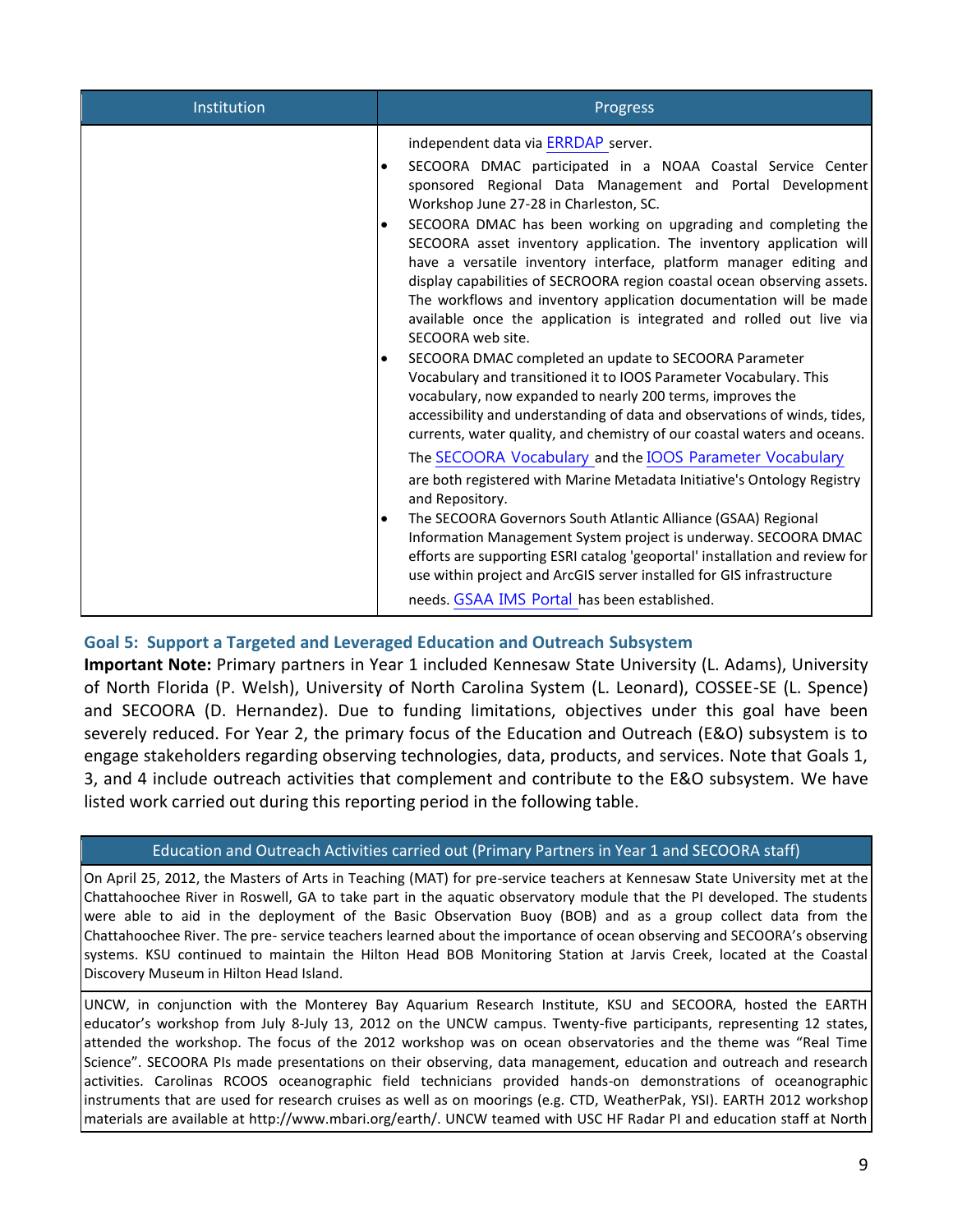#### Education and Outreach Activities carried out (Primary Partners in Year 1 and SECOORA staff)

Carolina Baptist Assembly and developed education and outreach materials for HF Radar systems and continue to maintain the web portal for the SECOORA Basic Observation Buoy effort. UNCW was also engaged in teaching students to design, construct and deploy Basic Observation Buoy.

COSEE SE and University of Georgia Marine Extension Service have piloted the elementary basic observation buoy (eBOB) project in five schools: two Charleston County schools, Mitchell Elementary School and Murray LaSaine Elementary School, both currently involved with the COSEE SE's South Carolina Amazing Coast elementary project; two Savannah schools, St Andrews School and independent school; and two Athens-Clarke County schools, Whit Davis Elementary and Fowler Drive Elementary. Over 100 elementary students have constructed 22 buoys with at least 15 teachers observing and being engaged.

SECOORA is engaged in marketing and outreach activities such as monthly e-newsletter, developing success stories articles and other outreach materials, and displaying regional coastal ocean observing projects and observing capabilities at Oceans Sciences and Marine Technology society and other relevant conferences. The staff and SECOORA PIs are also actively engaged in reaching out to the stakeholders such as National Weather Service Weather Forecasting Offices (WFOs), Emergency Resources Managers and United States Coast Guard (USCG) on developing products and services that will be utilized in emergency response situations.

#### **Scope of Work**

Scope of work remains as proposed for Year One. In Year 2, we committed \$600K towards priority radars and that resulted in reduction of funding to other subsystem components. University of South Florida DMAC component funding was discontinued in year 2. Funding for the Education and Outreach component was also reduced and the primary partners listed in Year 1 were not funded as outlined in the revised scope of work for Year 2.

#### **Personnel and Organizational Structure**

No major changes in personnel or organizational structure were made during this reporting period. A current list of Board and committee members is available on our [website.](http://secoora.org/members/board#http://secoora.org/members/board) Lundie Spence and Mike Spranger vacated their board seats. Megan Lee, Debra Hernandez and Chiaki Kight worked on SECOORA FY12 audit during this reporting period. We will be holding the Fall 2012 Board meeting in Atlanta (December 5-6, 2012). Planning for Spring 2013 annual members meeting is underway.

#### **Budget Analysis**

SECOORA's October 31, 2012 financial report shows over \$1.2M of Year One funds and \$800K of Year 2 funds have been expensed. We are within budget and on track with spending. IOOS Year 1 funds are being drawn down rapidly. There were several six month no cost extensions granted to Subawardees, which expire on 11/30/12. We started to draw IOOS Year 2 funds in October 2012. SECOORA continues to receive invoices regularly from our Subawardees and we process them at one of two bi-monthly meetings. All invoices are paid within forty-five days. SECOORA continues to draw from ASAP monthly. As a reminder SECOORA pays out its monthly operational costs (i.e. payroll, etc.) and then conducts the ASAP draws in the middle of the following month for both the preceding month's operation expenses and the Subawardee invoices.

#### **Publications and Presentations**

- Lenes, J.M., B.P. Darrow, J.J. Walsh, J.K. Jolliff, F.R. Chen, R.H. Weisberg, and L. Zheng (2012), A 1-D simulation analysis of the development and maintenance of the 2001 red tide of the ichthyotoxic dinoflagellate Karenia brevis on the West Florida shelf. Cont. Shelf Res., 41, 92-100, doi:10.1016/j.csr.2012.04.007.
- Liu, Y. and R.H. Weisberg, S. Vignudelli, L. Roblou and C.R. Merz (2012), Comparison of the X-TRACK Altimetry Estimated Currents with Moored ADCP and HF radar Observations on the West Florida Shelf, Adv. In space Sci., 50, 1085- 1098.
- Liu, Y and R.H. Weisberg (2012), Seasonal Variability on the West Florida Shelf, manuscript submitted to Prog. in Oceanogr.
- Weisberg, R.H., Y. Liu, C.R. Merz, J.I. Virmani, and L. Zheng (2012) Alternative Power Generation for Florida by Mechanical and Solar Means, submitted to Mar. Tech. Soc. Jour.
- Xie, L. and B. Liu, 2012: Improving tropical cyclone track-intensity-size forecasts using Scale Selective Data Assimilation, Seventh International Conference on Tropical Cyclones, October 30-November 2, 2012, Zhoushan, China.
- Li, R., L. Xie, and C. Guan, 2012: Influence of domain size on storm surge simulation, Seventh International Conference on Tropical Cyclones, October 30-November 2, 2012, Zhoushan, China.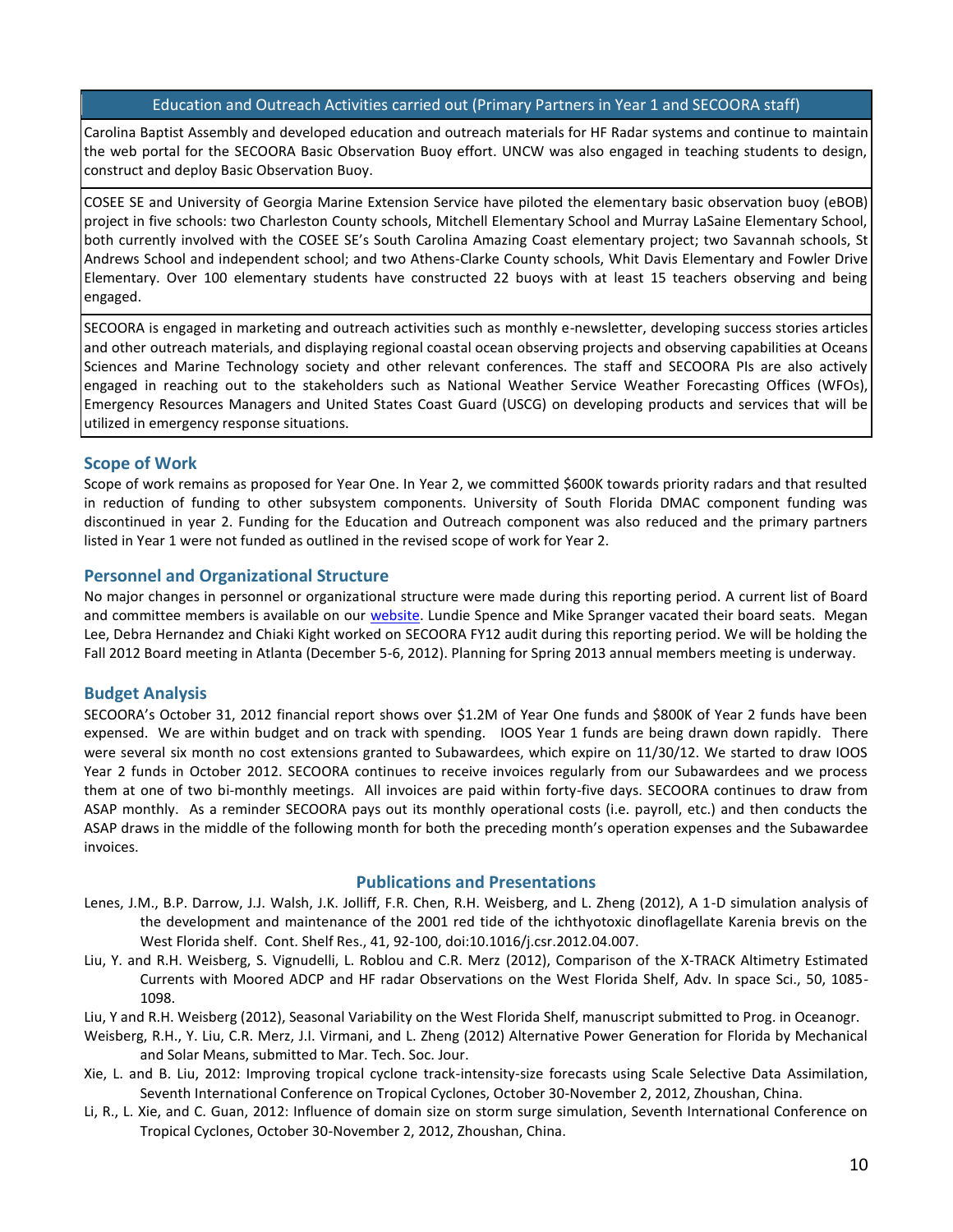- Rob Ragsdale, Eric Vowinkel, Dwayne Porter, Pixie Hamilton, Ru Morrison, Josh Kohut, Bob Connel, R. Heath Kelsey, and Phil Trowbridge. 2011. Successful integration efforts in water quality from the integrated ocean observing system regional associations and the national water quality monitoring network. Marine Technology Society Journal 45(1): 19-28.
- Haines, S., V. Subramanian, E. Mayorga, D. Snowden, R. Ragsdale, C. Rueda and M. Howard. IOOS vocabulary and ontology strategy for observed properties. Proc. MTS/IEEE Oceans 2012, Hampton Roads, VA.
- Martinez-Pedraja, J., L. K. Shay, B. K. Haus, and C. Whelan, 2012: Interoperability between CODAR and WERA high frequency radar surface current signals in the Florida Current. J. Atmos. and Oceanogr. Tech., (to be submitted).

## **Outreach Materials (Non-Refereed)**

#### **USF Robert Weisberg**

Invited Lecture on WFS Modeling to FIO-USCG on Oil Spill tracking, 10/23/2012 **ROFFS Inc. Mitch Roffer**

Invited Lecture Gainesville (FL) Offshore Sport Fishing Club on 10/23/2012

Invited Lecture SPIE Remote Sensing & Security+Defense Conference. Sept. 24-27, 2012

#### **USC George Voulgaris**

Invited Lecture and HF Radar site visit at Management of DeBordieu Colony Community Association, 10/26/2012

Invited Lecture on the use of HF Radars in the NC Beach, Inlet and Waterway Association Annual 2012 Annual meeting **UM Nick Shay**

How real-time data and models help forecast oil spills and hurricanes, Monty's Raw Bar, 2550 South Bayshore Dr., Coconut Grove, FL, 10/24/2012

#### **UF Peter Sheng**

Invited Lecture on Storm surge modeling to FIO-USCG on Oil Spill tracking, 10/23/2012

Numerous outreach materials have been developed for specific audiences and are available at [www.secoora.org.](http://www.secoora.org/)



Figure 1: Comparison of the derived working habitat models based on 18 years (1990-2008) of catch and environmental data and actual catch from MARMAP fish trap surveys from grey triggerfish (Balistes capriscus), black seabass (Centropristis striata), red porgy (Pagrus pagrus), and vermillion snapper (Rhomboplites aurorubens) over the 1990-2008 period. These were derived from the MARMAP fishery independent fish trap surveys. The probability of occurrence was derived from neural network modeling with v-fold cross validation. Large dots indicate catch locations and the "+" symbol indicates where fish were not caught.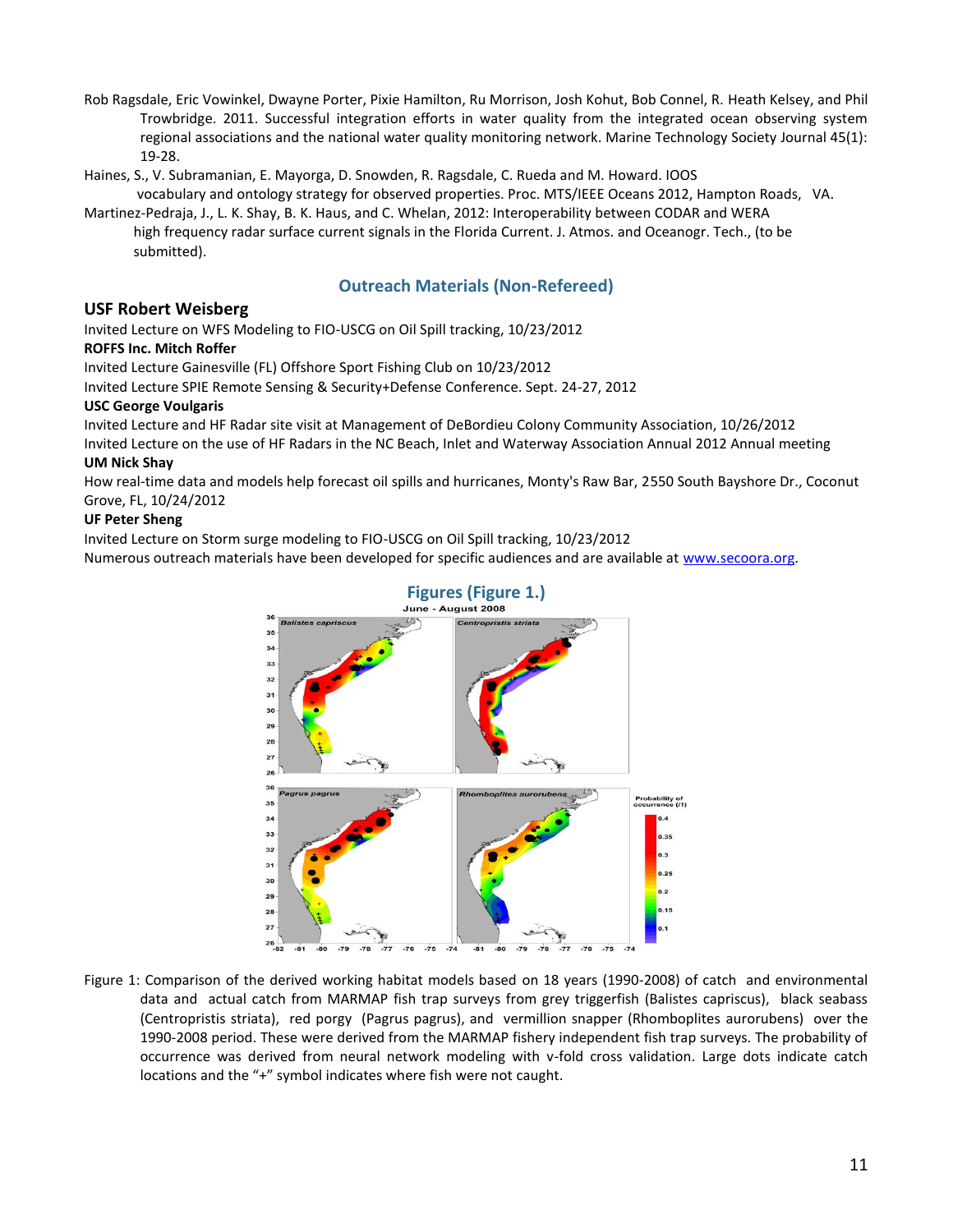### **December 2012 SECOORA Annual Supplemental Information**

#### **Products and Services (Regional and National)**

#### **Beach Water Quality Portlet – A Collaborative effort funded by SECOORA**

In partnership with the South Carolina Department of Health and Environmental Control (SCDHEC), our collaborative team (University of South Carolina and University of Maryland) has enhanced a user application for prediction and analysis of a public health concern; i.e. primary contact to bacterial-laden swimming waters. This effort incorporates data required for supporting SCDHEC decisions to issue beach swimming advisories. Utilizing real-time (streamed) data, delayed mode data, and predictive models, this tool provides a mechanism to disseminate information to a variety of potential users, including SCDHEC and other, local government officials. GIS-based tools allow direct access to monitoring data, the models, and userfriendly presentations to provide processed information required for making swimming advisory decisions. The automated prediction system is scheduled to run once a day at 06:00 am to have results available for SCDHEC at the start of business. Once the calculations are complete, the users at SCDHEC are sent an email detailing the test results broken down per station. A map,<http://rcoos.org/wqportlet/>(Figure 2) is generated showing the test region with each test station.



Figure 2. SECOORA Beach Water Quality Portlet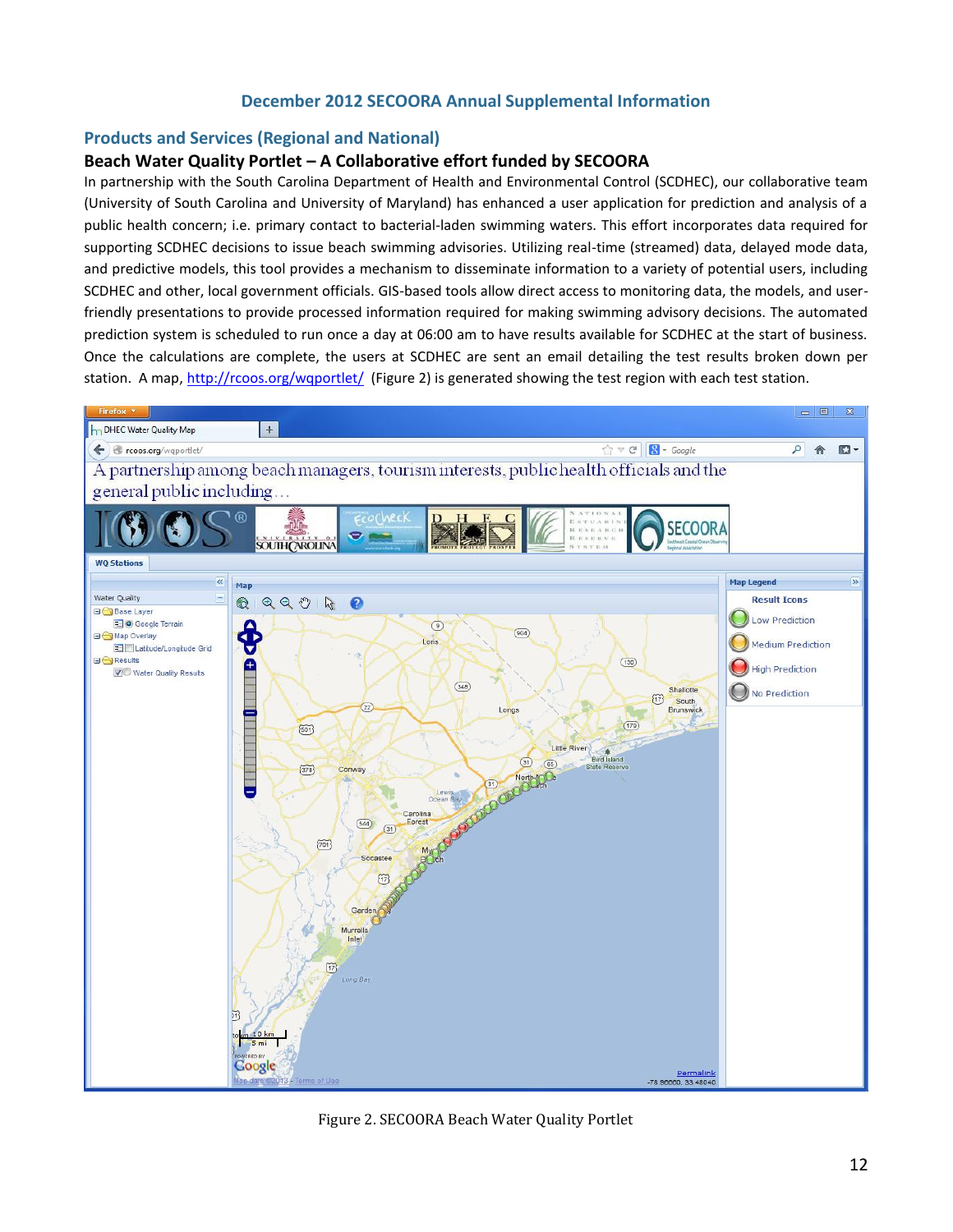The stations are color coded to show the results at a glance: Green are low predictions, Yellow are medium predictions, Red are high predictions and Grey indicates the inability to perform the test. The user can click on a station to see the details of the test. Currently, we are designing a web and mobile application that will deliver the results of the current beach advisories, monitoring results and historical data, daily forecast results, and educational information on bacteria pollution issues, forecast methods, etc.

#### **Model Data Products**

We are working on integrating model outputs via THREDDS [\(http://129.252.139.124/ncWMS/godiva2.html\)](http://129.252.139.124/ncWMS/godiva2.html) enabled WMS services onto interactive maps. The goal is to allow users to overlay various models such as SECOORA funded South Atlantic Bight Gulf of Mexico (SABGOM) model and storm surge inundation forecast system for select different temporal offsets for hindcast/forecast models and to graph time series data from the models at a given location.

#### **Marine Weather Portal**

The Marine Weather Portal [\(http://secoora.org/data/marineweatherportal\)](http://secoora.org/data/marineweatherportal) application was integrated into the SECOORA web site. The Marine Web Portal provides marine observations, forecasts and short and long-fuse warnings for the coastal waters of North Carolina, South Carolina and northern Georgia and the Atlantic and Gulf Coast areas of the Southern Region. Currently, region-specific information on marine and coastal conditions is collected by, stored and disseminated from a wide range of government and academic institutions and includes a variety of information types and protocols. This product helps meet the need for improved, coordinated delivery of relevant information to a broad user community. One of the most efficient ways for coastal ocean observing systems to disseminate marine information to the public is through a partnership with local NOAA/NWS Weather Forecast Offices (WFOs), since the targeted audiences already rely on these offices for marine observations and forecast needs. This product was developed by UNC Wilmington, Second Creek Consulting, the University of South Carolina, and the University of South Florida, in cooperation with NOAA's National Weather Service and SECOORA. The Marine Weather Portal product is currently used by Wilmington, NC [\(http://www.erh.noaa.gov/ilm/marine/\)](http://www.erh.noaa.gov/ilm/marine/), Corpus Christy, TX [\(http://www.srh.noaa.gov/crp/?n=marine\)](http://www.srh.noaa.gov/crp/?n=marine) and Brownsville, TX [\(http://www.srh.noaa.gov/bro/?n=marine\)](http://www.srh.noaa.gov/bro/?n=marine) Weather Forecast Offices. Funding for the project was provided by NOAA's Integrated Ocean Observing System.

#### **Eye on Earth**

The U.S. Integrated Ocean Observing System (IOOS) Program, NANOOS, SECOORA, the European Environment Agency (EEA) and ESRI have partnered to enable IOOS data (Surface Water Temperature, Salinity and Water Level data from SECOORA and NANOOS) on the Eye on Earth Network online portal. Phase 1 (November 2012) is hourly KML file creation for Eye on Earth Site and Phase 2 is to implement KML creation using IOOS SOS Dif library to retrieve data.

#### **Interactive Map**

SECOORA has established [THREDDS](http://129.252.139.124/thredds/catalog.html) and [ERRDAP](http://129.252.139.124/erddap) servers to enhance data dissemination. SECOORA conducted conference calls with the SECOORA subsystem PIs and modelers within the SE region to demonstrate the established server capabilities. The Observations (in-situ, HF Radar and Satellite) and model data (circulation, atmospheric, and storm surge run by SECOORA region modelers) will be made available via the [interactive map display web site.](http://secoora.org/maps/interactivemodelmap.php) SECOORA has also enhanced its data and interactive maps portal. The enhancements include hurricane track display, glider mission tracks display and incorporating SECOORA PIs suggestions/ideas and needs.

#### **Data Management**

## **Standards based DMAC and Participation in IOOS Data Management Activities**

SECOORA has an established, strong, innovative, integrated, and standards based productive data management and communications component, which provides a model for many aspects of regional and national IOOS DMAC requirements. The current DMAC system has evolved through efforts of successive sub-regional programs and a coalescence of regional efforts. The result is a system that incorporates tested optimum approaches, provides high value for the investment through extensive leveraging and high productivity, and continues to provide leadership for the IOOS as it works towards an effective national system of coordinated RAs. Recognizing data management component as one of the core component of the RA, SECOORA is currently working with the data management funded institutions towards building a robust IT and Data Management infrastructure.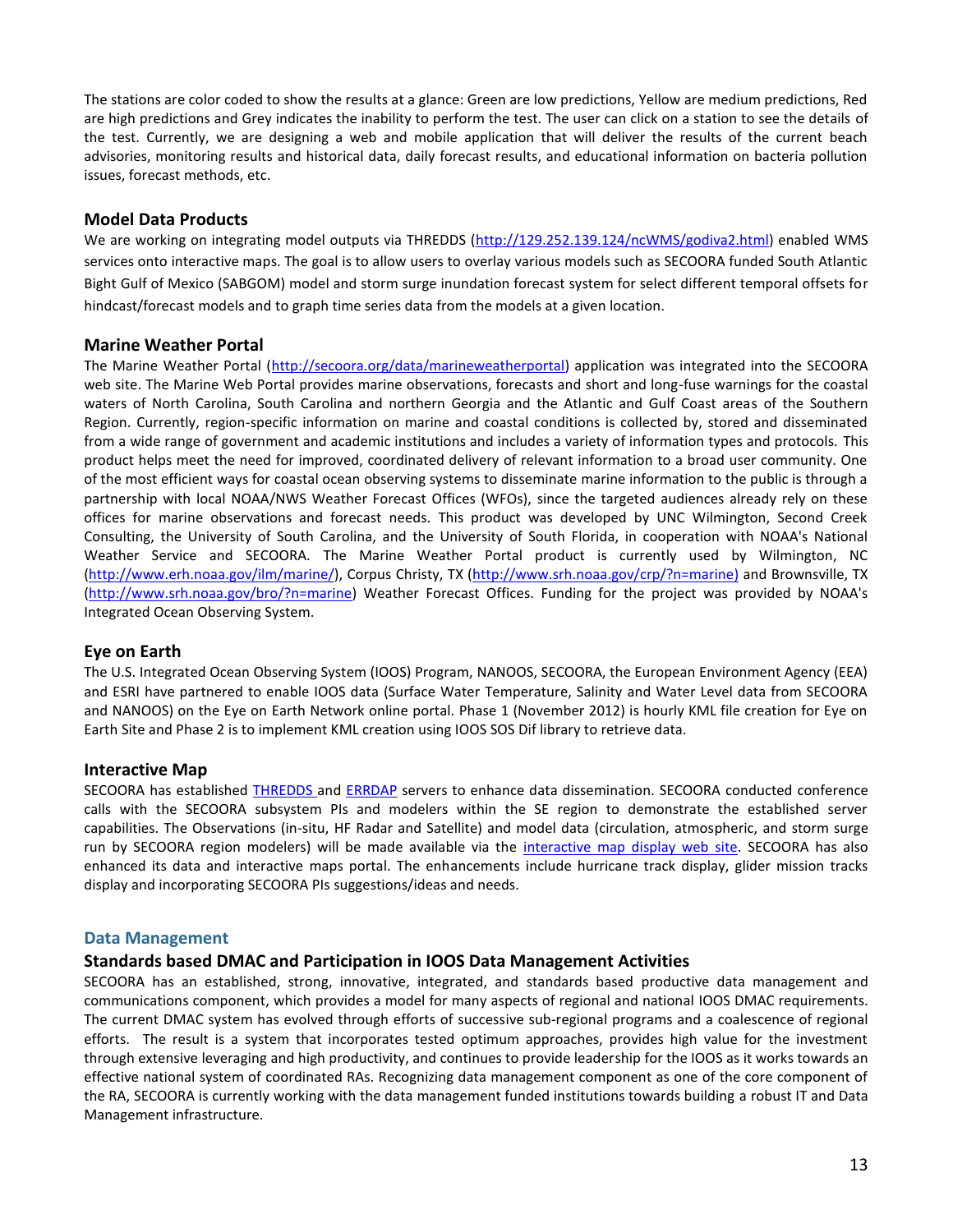We intend to continue our participation and be highly active in national discussions, forums, and workshops focused on IOOS DMAC and its essential role in optimization of ocean observations and their application to important services, e.g. coastal marine spatial planning. We will also expand our current conversations and interactions with other RAs (e.g. GCOOS, NANOOS), where considerable progress and efficiencies are enabled through shared problem-solving, code sharing, and tool application.

#### **Data Sharing and Provision of Regional in-situ observations to WMO GTS**

SECOORA is currently supporting University of South Florida COMPS and University of North Carolina Wilmington network of coastal and offshore buoy stations network. The meteorological and in-water observations (water level, currents, water temperature and salinity) are provided to National Data Buoy Center (NDBC) for further dissemination to GTS. SECOORA recently helped National Weather Service WFO in Key West in getting National Park Service Whipray Basin station (WRBF1) wind data to NDBC and to GTS. The forecasters have found great value in having access to this data. SECOORA constantly recruits new data providers and will support the new data providers to send their data to NDBC to get disseminated via GTS as well as help them adopt the common standards required for interoperability. SECOORA will provide guidance and technical assistance to enable additional data capture and incorporation. SECOORA has established access to data via common data formats such as ASCII, ESRI shape file, Google KML file etc. via its web site. SECOORA is working with IOOS RA DMAC on Sensor Observation Service (SOS) reference implementation. The IOOS SOS service 52 North Schema was reviewed for possible use for SECOORA data delivery.

#### **SECOORA/IOOS Parameter Vocabulary**

SECOORA DMAC completed an update to SECOORA Parameter Vocabulary and transitioned it to IOOS Parameter Vocabulary. This vocabulary, now expanded to nearly 200 terms, improves the accessibility and understanding of data and observations of winds, tides, currents, water quality, and chemistry of our coastal waters and oceans. The SECOORA Vocabulary and the IOOS Parameter Vocabulary are both registered with Marine Metadata Initiative's Ontology Registry and Repository.

### **Data Storage and Archive**

SECOORA is currently working with National Oceanographic Data Center (NODC) to archive the region's in-situ and remotely sensed observations. The preparation of Submission Information Form (SIP) is underway and SECOORA aims to establish an automated procedure to archive its observations by December 2013. SECOORA will coordinate with sub-regional data providers on this activity. SECOORA will also work with IOOS and other RAs on archiving HF Radar observations and Glider mission observations

## **Observing Assets**

#### **Asset Inventory and Ocean Acidification Platforms**

SECOORA is working on upgrading and completing the SECOORA asset inventory application. The inventory application will have a versatile inventory interface, platform manager editing and display capabilities of SECROORA region coastal ocean observing assets. The latest version of the asset inventory can be accessed via [http://inventory.secoora.org/.](http://inventory.secoora.org/) A snap shot is attached in Fig. 3. The workflows and inventory application documentation will be made available once the application is integrated and rolled out live via SECOORA web site. We will also work with IOOS on its asset inventory initiative and provide technical documentation on SECOORA asset inventory to IOOS and other RAs via our web site. Currently, SECOORA does not support ocean acidification monitoring with IOOS funds, but some members of SECOORA are engaged in Ocean Acidification related monitoring efforts.